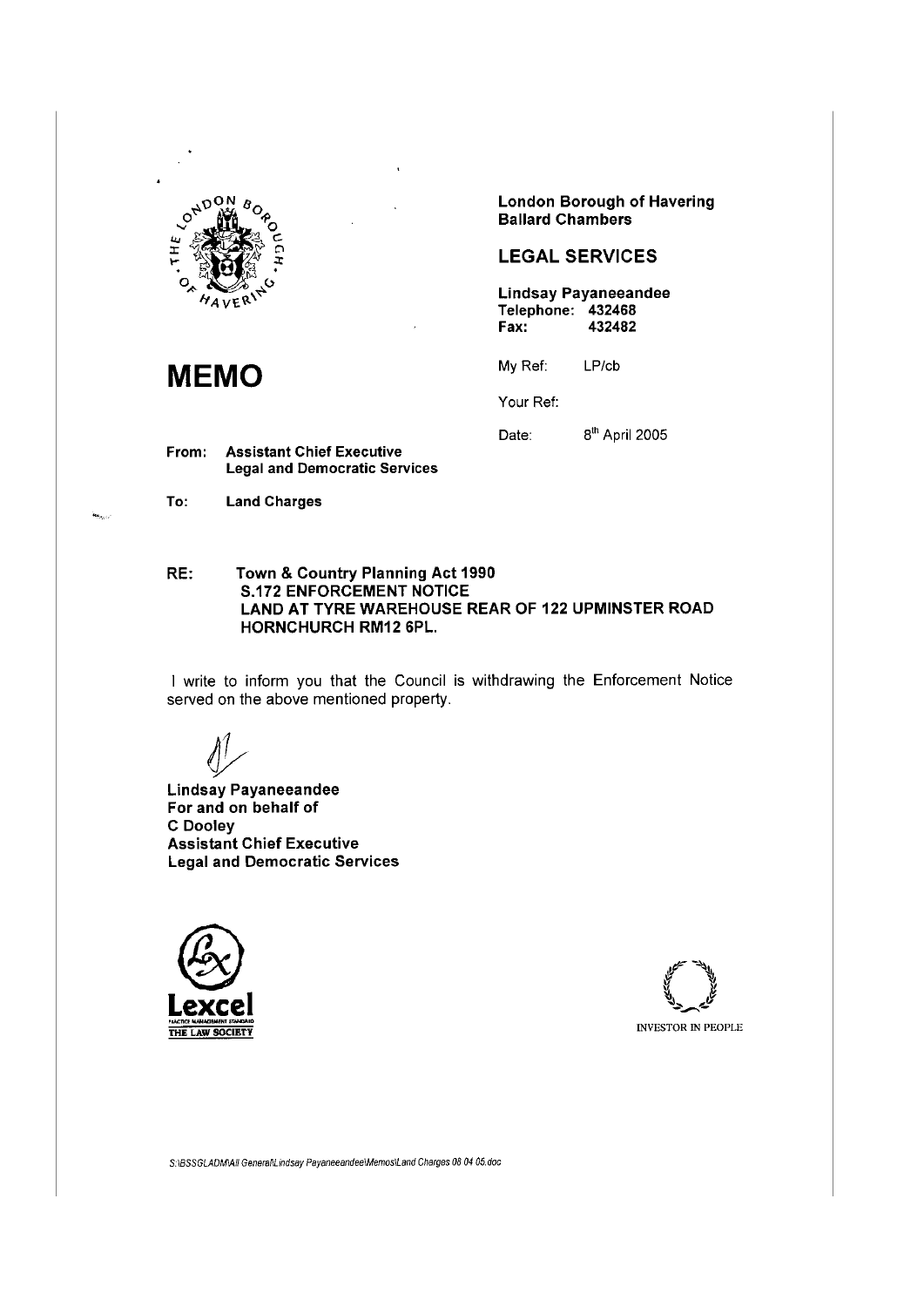RE: Tyre Warehouse` rear of 122 Upminster Road Hornchurch RM12 6PL

**IMPORTANT-THIS COMMUNICATION AFFECTS YOUR PROPERTY** 

# **TOWN AND COUNTRY PLANNING ACT 1990** (as **amended by the Planning and Compensation Act 1991)**

## **ENFORCEMENT NOTICE**

- **TO:** 1. The Owner of the said land
	- 2. The Occupier of the said land
	- 3. Mr Jaswinder Singh Bahia 34 Wentworth Road, Southall, Middlesex. UB2 5TS
	- 4. Mr Richard Jones Tyre Warehouse, rear of 122 Upminster Road, Hornchurch, RM12 6PL
	- 5. National Westminster Bank PLC of South London Securities, 3<sup>rd</sup> Floor, National Westminster House, P.O. Box No. 1065, Lewisham, London SE135JY

**ISSUED BY:** London Borough of Havering

1. **THIS IS A FORMAL NOTICE** which is issued by the Council because it appears to the Council that there has been a breach of planning control, under Section 171A(1)(a) of the above Act, at the land described below. They consider that it is expedient to issue this Notice, having regard to the provisions of the development plan and to other material planning considerations.

### 2. **THE LAND AFFECTED**

The land at Tyre Warehouse rear of 122 Upminster Road Hornchurch RM12 6PL shown edged in black on the attached plan.

# 3. **THE BREACH OF PLANNING CONTROL ALLEGED**

Without planning permission, the erection of an extension to the existing outbuilding to form an office space and the erection of a canopy to form a tyre store.

## 4. **REASONS FOR ISSUING THIS NOTICE**

It appears to the Council that the above breach of planning control has occurred within the last four years. The unauthorised extension to the outbuilding and the canopy in question were substantially completed less than four years ago. The unauthorised developments are of obtrusive design and appearance when seen openly from the side road. Combined with other structures on the site they create an overdevelopment of the site. It is contrary to development plan policies and harmful to the visual amenities of the area. The Council do not consider that planning permission should be given, because planning conditions could not overcome these problems.

subserve the conditioner of the maximum and the subserved theory of 22.1 peak pair fired in a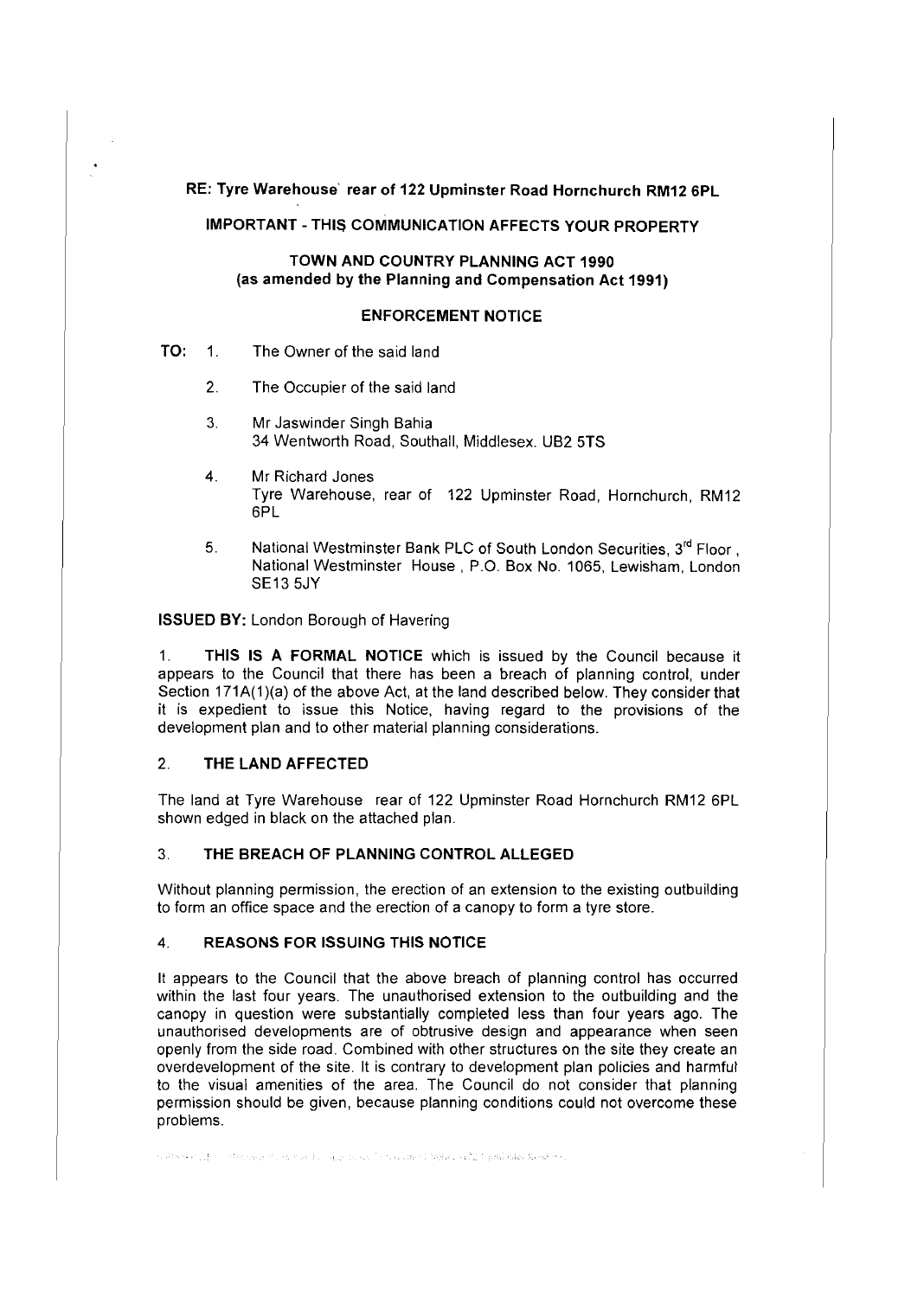In making its decision to issue this Notice the Council considered that the unauthorised use is contrary to the following policies of the Havering Unitary Development Plan : Policy ENV1 which is the Council's general environmental policy which seeks to ensure that all development and use is compatible with its surrounding environment.<br>5 **WHAT YOU ARE F** 

# **WHAT YOU ARE REQUIRED TO DO**

(i) Remove the office extension to existing outbuilding.

Time for compliance: three months from the effective date of this notice.

(ii) Remove the canopy.

Time for Compliance: three months from the effective date of this notice

(iii) Remove from the land all building materials, installation, equipment and rubble arising from compliance with the requirements above, and restore the land to its former condition before the breach occurred

Time for compliance: three months from the effective date of this notice

# 6. **WHEN THIS NOTICE TAKES EFFECT**

This Notice takes effect on 29<sup>th</sup> April 2005, unless an appeal is made against it beforehand

Dated: 21<sup>st</sup> March 2005

Signed:

 $\frac{1}{\mathcal{L}}$ Authorised Officer /

on behalf of London Borough of Havering Town Hall Main Road Romford RM1 3BD

### **YOUR RIGHT OF APPEAL**

You can appeal against this Enforcement Notice to the Secretary of State by the 29<sup>th</sup> April 2005. Further details are given in the attached explanatory note.

## **WHAT HAPPENS IF YOU DO NOT APPEAL**

If you do not appeal against this Enforcement Notice, it will take effect on artiskel MMA all 1983 i taletje de alementare foto prend forma de amatementaria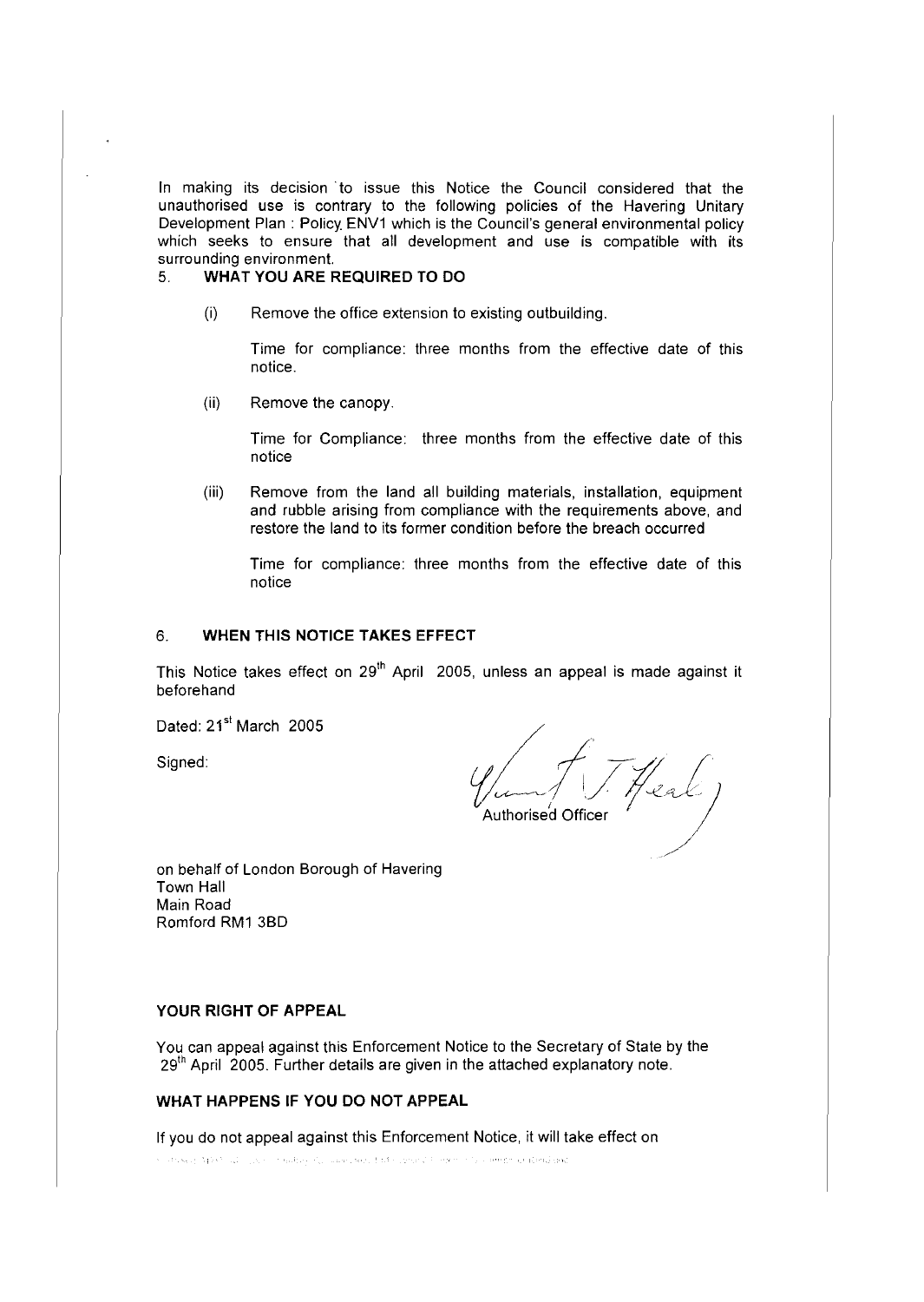29<sup>th</sup> April 2005 and you must then ensure that the required steps for complying with it, for which you may be held responsible, are taken within the period specified in the Notice.

**FAILURE TO COMPLY WITH AN ENFORCEMENT NOTICE WHICH HAS TAKEN EFFECT CAN RESULT IN PROSECUTION AND/OR REMEDIAL ACTION BY THE COUNCIL.** 

#### **EXPLANATORY NOTES**

#### **STATUTORY PROVISIONS**

A summary of Sections 171A, 1718 and 172 to 177 of the Town and Country Planning Act 1990 (as amended) is enclosed with this Notice.

## **YOUR RIGHT OF APPEAL**

You can appeal against this Notice, but any appeal must be in writing and received, or posted (with the postage paid and properly addressed) in time to be received in the ordinary course of the post, by the Secretary of State before 29<sup>th</sup> April 2005. The enclosed booklet "Enforcement Appeals - A guide to Procedure" sets out your rights. Read it carefully. If you appeal you should use the enclosed appeal forms. Two copies are for you to send to the Secretary of State if you decide to appeal. The other is for you to keep as a duplicate for your own records. You should also send the Secretary of State a copy of the Enforcement Notice.

### **GROUNDS OF APPEAL**

The grounds of appeal are set out in Section 174 of the Town and Country Planning Act 1991 and are also set out on pages 2 - 5 the enclosed appeal forms.

# **PLANNING APPLICATION FEE**

Should you wish to appeal on ground (a) - that planning permission should be granted for the unauthorised development - then a fee of  $E$  795 is payable both to the Secretary of State and to the Council. If the fees are not paid then that ground of appeal will not be valid.

#### **STATEMENT ON GROUNDS OF APPEAL**

You must submit to the Secretary of State, either when giving notice of appeal or within 14 days from the date on which the Secretary of State sends him a notice so requiring him, a statement in writing specifying the grounds on which you are appealing against the enforcement notice and stating briefly the facts on which you propose to rely in support of each of those grounds.

#### **RECIPIENTS OF THE ENFORCEMENT NOTICE**

The names and addresses of all the persons on whom the Enforcement Notice has been served are:

Supreme principal, a construction and a constitutional constitution of particular Results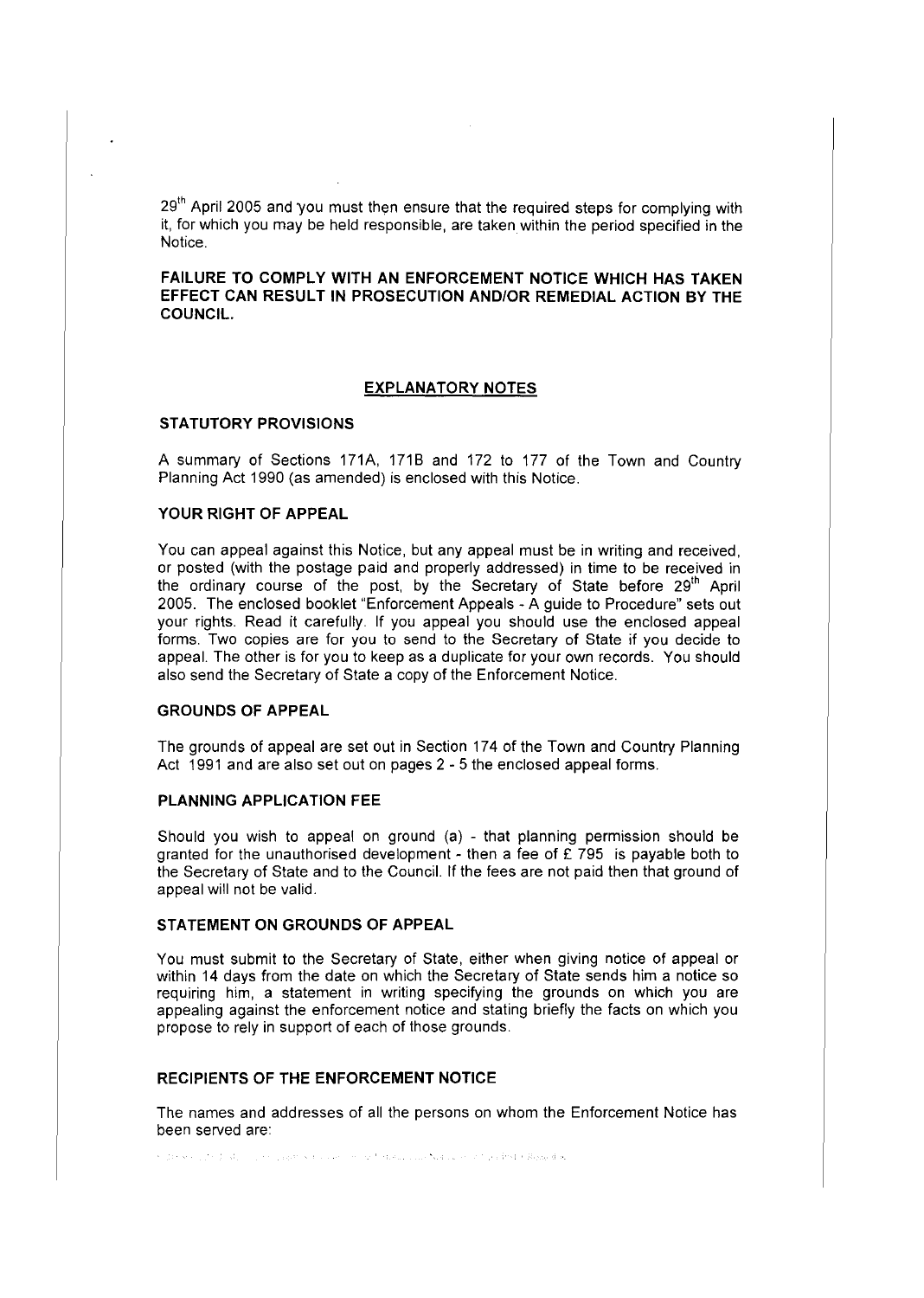- 1. The Owner of the said land
- 2. The Occupier of the said land
- 3. Mr Jaswinder Singh Bahia 34 Wentworth Road, Southall, Middlesex. UB2 5TS
- 4. Mr Richard Jones Tyre Warehouse, rear of 122 Upminster Road, Hornchurch, RM12 6PL
- 5. National Westminster Bank PLC of South London Securities, 3° Floor, National Westminster House, P.O. Box No 1065, Lewisham, London SE135JY

Secretary ASS and complete the second the construction of the control of the CMA properties destructive